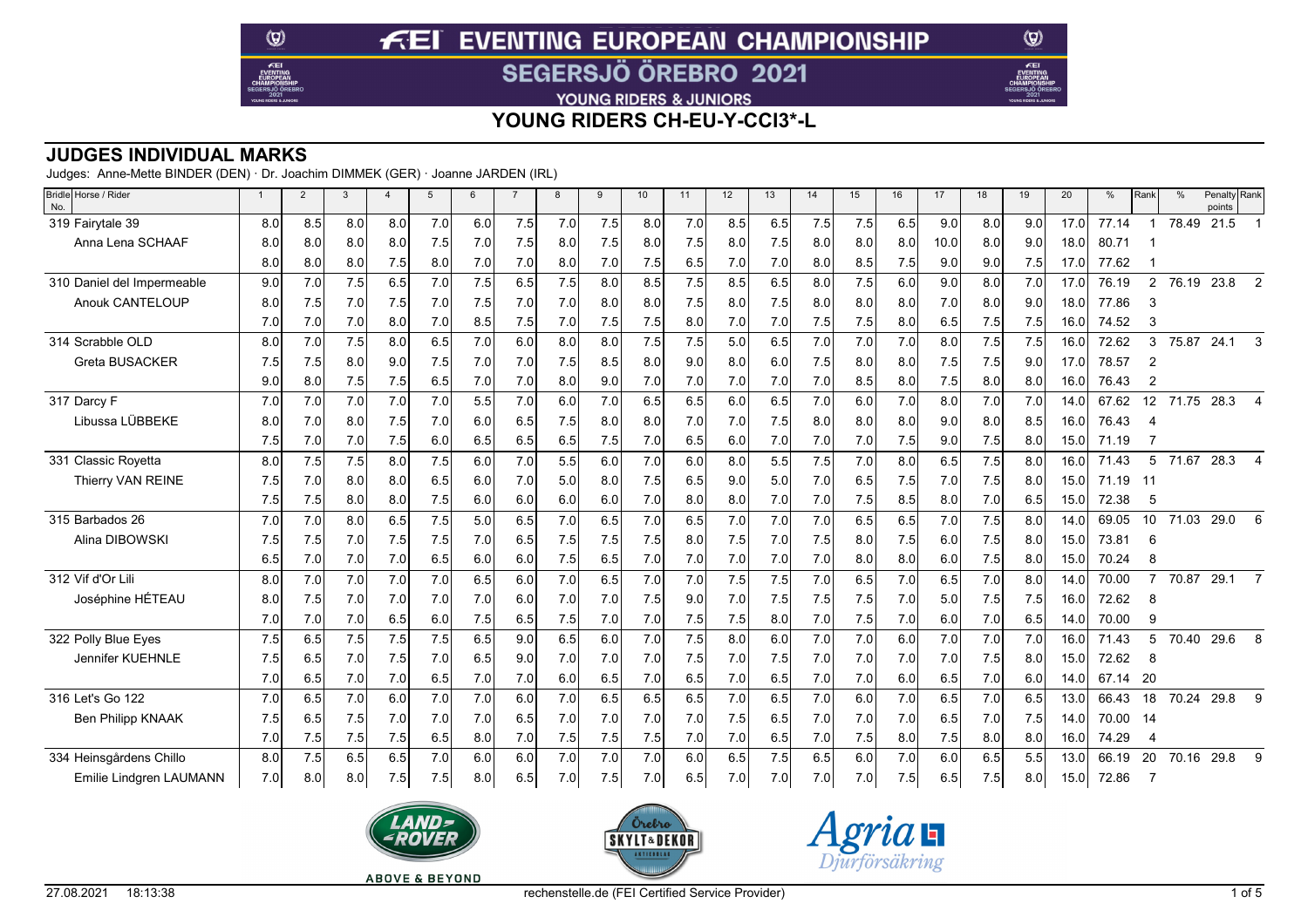# **FEI EVENTING EUROPEAN CHAMPIONSHIP**

**SEGERSJÖ ÖREBRO 2021** 

YOUNG RIDERS & JUNIORS

**YOUNG RIDERS CH-EU-Y-CCI3\*-L**

#### **JUDGES INDIVIDUAL MARKS**

Judges: Anne-Mette BINDER (DEN) · Dr. Joachim DIMMEK (GER) · Joanne JARDEN (IRL)

 $\circledcirc$ 

 $E =$ 

| Bridle Horse / Rider<br>No. | $\mathbf{1}$ | $\overline{2}$   | $\mathbf{3}$ | $\overline{4}$ | 5   | 6   | $\overline{7}$ | 8   | 9   | 10  | 11  | 12  | 13  | 14  | 15  | 16  | 17  | 18  | 19  | 20   | $\%$  | Rank           | $\frac{0}{0}$ | Penalty Rank<br>points |  |
|-----------------------------|--------------|------------------|--------------|----------------|-----|-----|----------------|-----|-----|-----|-----|-----|-----|-----|-----|-----|-----|-----|-----|------|-------|----------------|---------------|------------------------|--|
|                             | 7.5          | 7.5              | 7.0          | 7.5            | 8.0 | 7.0 | 6.5            | 7.0 | 8.0 | 7.0 | 6.5 | 7.0 | 6.5 | 7.5 | 7.5 | 7.0 | 6.0 | 7.5 | 6.5 | 15.0 | 71.43 | 6              |               |                        |  |
| 308 Urban Legend Blues      | 7.0          | 8.0 <sub>l</sub> | 6.5          | 6.5            | 5.0 | 6.0 | 6.0            | 6.5 | 8.0 | 7.0 | 6.5 | 7.0 | 7.5 | 7.5 | 7.5 | 7.5 | 7.0 | 7.0 | 6.5 | 14.0 | 68.81 | 11             | 69.84         | 30.2 11                |  |
| Chiara AUTIN                | 7.0          | 7.5              | 7.0          | 7.0            | 6.0 | 6.0 | 6.5            | 7.0 | 7.5 | 8.0 | 6.5 | 7.5 | 6.5 | 7.5 | 7.0 | 7.5 | 7.0 | 7.5 | 8.0 | 15.0 | 71.19 | $-11$          |               |                        |  |
|                             | 7.0          | 7.0              | 7.0          | 7.0            | 5.5 | 5.0 | 6.5            | 6.0 | 8.0 | 7.5 | 7.0 | 7.5 | 7.5 | 7.0 | 7.5 | 7.5 | 6.0 | 7.0 | 7.5 | 15.0 | 69.52 | $-11$          |               |                        |  |
| 313 Sursumcord'Or           | 7.5          | 4.5              | 6.5          | 6.0            | 6.5 | 8.0 | 6.0            | 7.0 | 6.5 | 7.0 | 6.0 | 7.0 | 7.0 | 7.0 | 5.5 | 6.5 | 7.0 | 7.0 | 6.0 | 14.0 | 65.95 | 21             | 69.60         | $30.4 \quad 12$        |  |
| Julie SIMONET               | 8.0          | 7.0              | 8.0          | 7.5            | 6.5 | 6.5 | 6.0            | 7.0 | 8.0 | 8.0 | 7.0 | 8.0 | 8.0 | 8.0 | 7.5 | 7.0 | 6.5 | 8.0 | 7.5 | 16.0 | 74.29 | 5              |               |                        |  |
|                             | 8.0          | 7.0              | 7.0          | 6.5            | 6.0 | 6.0 | 6.5            | 6.5 | 7.5 | 7.5 | 6.5 | 7.0 | 7.0 | 7.0 | 7.0 | 7.5 | 7.0 | 6.5 | 6.0 | 14.0 | 68.57 | -13            |               |                        |  |
| 311 Udine Jolimon Bearn     | 7.0          | 7.0              | 7.0          | 6.5            | 7.0 | 9.0 | 6.5            | 7.0 | 7.5 | 7.0 | 7.0 | 7.5 | 8.0 | 7.0 | 6.5 | 7.0 | 7.5 | 7.5 | 6.5 | 16.0 | 72.38 | 4              | 69.52         | 30.5 $\overline{13}$   |  |
| Zazie GARDEAU               | 7.0          | 7.0              | 7.0          | 6.5            | 7.0 | 7.5 | 6.0            | 6.0 | 6.5 | 6.5 | 7.0 | 7.0 | 7.5 | 7.0 | 7.0 | 7.0 | 7.0 | 7.0 | 7.5 | 14.0 | 69.05 | - 15           |               |                        |  |
|                             | 7.0          | 7.0              | 7.0          | 6.5            | 7.0 | 8.0 | 6.0            | 6.0 | 6.5 | 6.5 | 6.5 | 6.5 | 6.5 | 7.0 | 6.5 | 6.5 | 6.0 | 7.0 | 7.0 | 14.0 | 67.14 | 20             |               |                        |  |
| 301 Cooley Earl             | 8.0          | 6.5              | 6.5          | 6.5            | 7.0 | 8.5 | 6.5            | 6.5 | 6.5 | 7.0 | 6.5 | 6.0 | 3.0 | 7.0 | 6.0 | 6.5 | 7.0 | 7.0 | 7.5 | 14.0 | 66.67 | 16             |               | 68.89 31.1 14          |  |
| Anne VAN DIJCK              | 8.0          | 7.0              | 7.0          | 7.5            | 7.5 | 7.0 | 6.5            | 7.0 | 7.0 | 7.5 | 7.0 | 7.0 | 4.0 | 7.5 | 8.0 | 8.0 | 6.5 | 7.5 | 8.0 | 15.0 | 71.67 | 10             |               |                        |  |
|                             | 7.5          | 7.0              | 7.0          | 6.5            | 7.0 | 7.0 | 6.5            | 7.0 | 7.5 | 7.5 | 6.5 | 6.5 | 4.0 | 7.5 | 6.5 | 7.0 | 6.5 | 7.5 | 7.0 | 14.0 | 68.33 | -14            |               |                        |  |
| 306 Sir Greg                | 7.5          | 6.5              | 7.0          | 7.0            | 7.0 | 7.5 | 7.0            | 7.0 | 6.5 | 7.0 | 7.0 | 7.0 | 6.5 | 7.0 | 6.5 | 6.5 | 7.0 | 7.0 | 7.0 | 14.0 | 69.29 | 9              | 68.81         | $31.2 \quad 15$        |  |
| Veera MANNINEN              | 7.5          | 7.0              | 6.0          | 7.0            | 7.0 | 7.0 | 7.0            | 7.0 | 7.0 | 7.0 | 7.5 | 7.5 | 7.0 | 7.0 | 7.0 | 7.5 | 7.0 | 7.5 | 7.0 | 14.0 | 70.71 | 13             |               |                        |  |
|                             | 7.0          | 7.5              | 7.0          | 6.5            | 6.0 | 6.0 | 7.0            | 7.0 | 7.0 | 7.0 | 6.5 | 6.5 | 6.0 | 7.0 | 6.0 | 6.5 | 7.0 | 7.0 | 6.0 | 13.0 | 66.43 | 23             |               |                        |  |
| 303 Mahalia                 | 7.5          | 6.5              | 7.5          | 7.5            | 7.0 | 7.5 | 8.0            | 6.0 | 7.0 | 7.5 | 7.5 | 7.5 | 5.5 | 7.0 | 5.5 | 7.0 | 7.5 | 7.0 | 6.5 | 14.0 | 70.00 | $\overline{7}$ | 68.10         | 31.9 16                |  |
| Jarno VERWIMP               | 7.5          | 7.0              | 7.0          | 7.5            | 7.0 | 7.5 | 8.5            | 5.0 | 7.5 | 7.0 | 6.5 | 7.0 | 5.0 | 6.5 | 6.5 | 6.5 | 8.0 | 7.0 | 6.0 | 14.0 | 68.81 | 16             |               |                        |  |
|                             | 7.0          | 7.0              | 7.0          | 6.5            | 7.0 | 6.5 | 7.0            | 5.0 | 7.0 | 7.0 | 6.0 | 6.5 | 5.0 | 7.0 | 6.5 | 7.0 | 6.5 | 7.0 | 6.0 | 13.0 | 65.48 | 28             |               |                        |  |
| 341 Toblerone               | 7.0          | 6.5              | 6.0          | 7.0            | 7.0 | 9.5 | 7.0            | 4.0 | 7.0 | 7.0 | 7.0 | 7.0 | 6.0 | 6.5 | 5.5 | 6.5 | 7.0 | 7.0 | 7.5 | 14.0 | 67.62 | 12             | 68.10         | 31.9 16                |  |
| Nadja MINDER                | 7.0          | 7.0              | 6.0          | 7.0            | 7.0 | 7.5 | 8.0            | 4.5 | 7.0 | 7.0 | 7.0 | 7.5 | 7.0 | 5.5 | 6.5 | 7.0 | 6.5 | 7.0 | 7.5 | 14.0 | 68.33 | - 17           |               |                        |  |
|                             | 7.0          | 7.5              | 6.5          | 6.5            | 6.5 | 8.0 | 7.5            | 5.0 | 7.5 | 7.5 | 7.0 | 7.0 | 7.0 | 6.0 | 7.0 | 6.0 | 6.0 | 7.0 | 7.0 | 14.0 | 68.33 | - 14           |               |                        |  |
| 309 Bimbo de Line           | 7.0          | 7.0              | 7.0          | 6.0            | 7.0 | 6.0 | 6.0            | 7.0 | 6.5 | 7.0 | 7.0 | 7.0 | 6.0 | 7.0 | 5.5 | 6.0 | 6.5 | 7.0 | 7.5 | 14.0 | 66.67 | 16             | 67.94         | $32.1 \quad 18$        |  |
| Jade BOURGUET               | 7.0          | 7.0              | 6.0          | 6.5            | 7.0 | 7.0 | 6.5            | 6.5 | 6.0 | 7.0 | 7.0 | 7.5 | 7.0 | 7.0 | 7.0 | 7.0 | 6.5 | 7.0 | 7.0 | 14.0 | 68.33 | 17             |               |                        |  |
|                             | 7.0          | 6.5              | 6.5          | 6.5            | 7.0 | 6.0 | 6.0            | 6.0 | 7.0 | 7.0 | 7.0 | 7.5 | 8.0 | 7.0 | 8.0 | 7.5 | 6.5 | 7.0 | 6.5 | 14.0 | 68.81 | 12             |               |                        |  |
| 338 Cassens Coco Valentina  | 7.5          | 7.0              | 7.5          | 7.5            | 6.5 | 5.5 | 7.0            | 6.5 | 6.5 | 5.0 | 7.0 | 6.5 | 7.5 | 7.0 | 6.5 | 5.5 | 7.0 | 7.0 | 7.0 | 14.0 | 67.38 | 14             |               | 67.62 32.4 19          |  |
| <b>Tuva ROSENCRANTZ</b>     | 7.5          | 7.0              | 8.0          | 7.5            | 7.0 | 7.0 | 7.0            | 6.0 | 7.0 | 5.0 | 6.0 | 7.0 | 6.0 | 7.0 | 7.0 | 6.0 | 7.0 | 7.0 | 6.0 | 14.0 | 67.62 | 21             |               |                        |  |
|                             | 7.0          | 7.0              | 7.5          | 7.5            | 7.0 | 6.0 | 6.5            | 6.0 | 7.0 | 6.5 | 6.5 | 6.0 | 6.5 | 7.0 | 6.5 | 6.5 | 7.0 | 7.0 | 7.5 | 14.0 | 67.86 | - 16           |               |                        |  |
| 318 Ilara W                 | 6.5          | 7.0              | 7.0          | 6.5            | 7.0 | 6.5 | 6.0            | 7.0 | 4.0 | 7.0 | 6.5 | 7.5 | 5.0 | 7.0 | 6.0 | 7.0 | 6.5 | 7.0 | 7.5 | 13.0 | 65.48 | 23             | 66.98         | 33.0 20                |  |







 $\circledcirc$ 

**KE**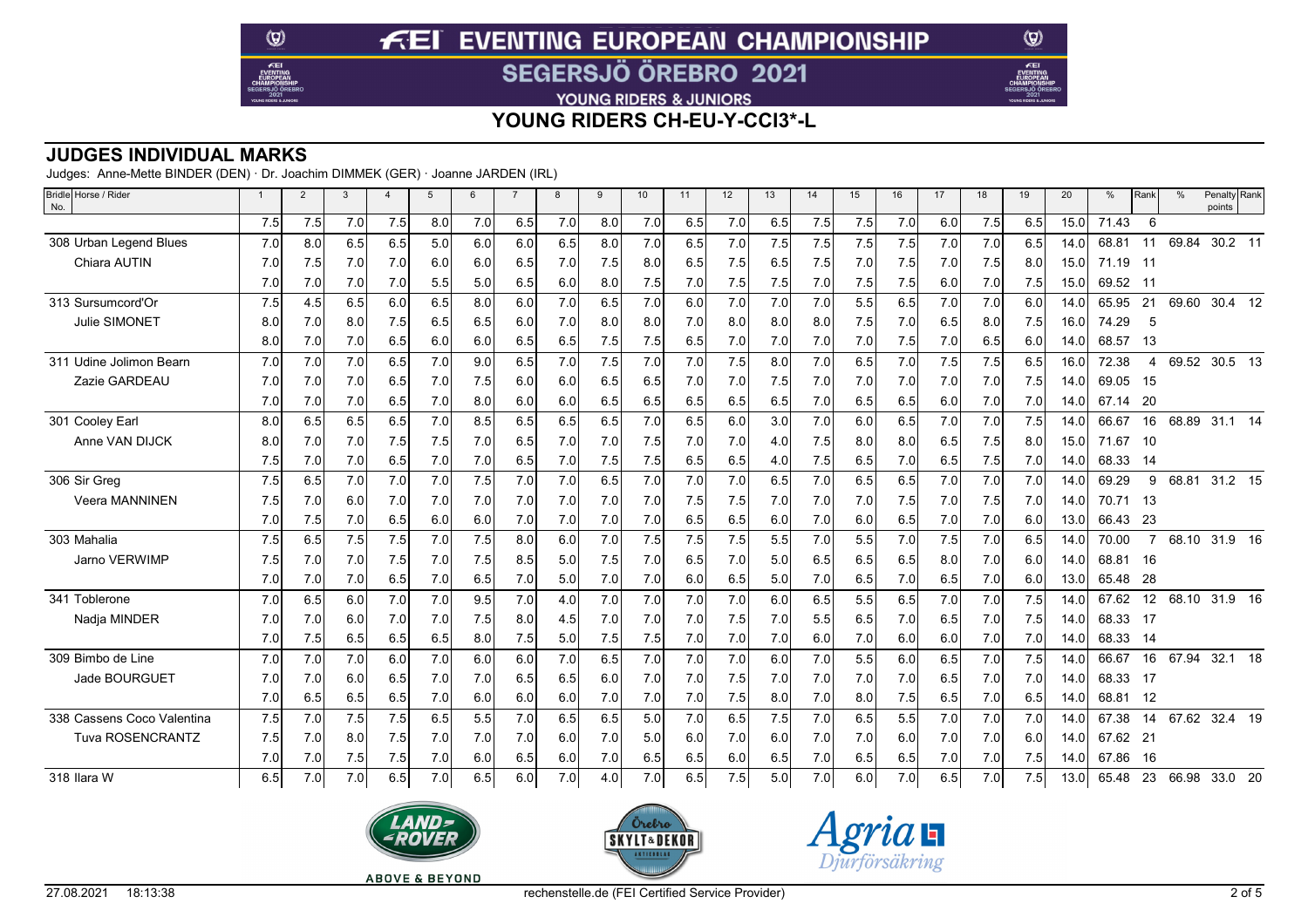## **FEI EVENTING EUROPEAN CHAMPIONSHIP**

**SEGERSJÖ ÖREBRO 2021** 

YOUNG RIDERS & JUNIORS

**YOUNG RIDERS CH-EU-Y-CCI3\*-L**

#### **JUDGES INDIVIDUAL MARKS**

Judges: Anne-Mette BINDER (DEN) · Dr. Joachim DIMMEK (GER) · Joanne JARDEN (IRL)

 $\circledcirc$ 

 $f(E)$ 

| Bridle Horse / Rider<br>No. | $\overline{1}$ | $\overline{2}$ | 3   | $\overline{4}$ | 5   | 6   | $\overline{7}$ | 8   | 9   | 10  | 11  | 12  | 13  | 14  | 15  | 16  | 17  | 18  | 19  | 20   | %        | Rank | $\frac{0}{0}$ | Penalty Rank<br>points |
|-----------------------------|----------------|----------------|-----|----------------|-----|-----|----------------|-----|-----|-----|-----|-----|-----|-----|-----|-----|-----|-----|-----|------|----------|------|---------------|------------------------|
| Paula REINSTORF             | 7.5            | 7.0            | 6.0 | 7.0            | 7.5 | 7.0 | 6.5            | 7.0 | 4.0 | 7.5 | 6.0 | 7.0 | 5.5 | 7.0 | 6.5 | 7.0 | 7.0 | 7.5 | 8.0 | 14.0 | 67.86    | -20  |               |                        |
|                             | 7.5            | 7.5            | 6.5 | 7.0            | 7.5 | 7.0 | 7.0            | 8.0 | 4.0 | 7.0 | 6.5 | 7.0 | 6.0 | 7.0 | 6.5 | 6.0 | 6.0 | 7.0 | 7.0 | 14.0 | 67.62    | -17  |               |                        |
| 304 Lamparo V               | 7.5            | 6.5            | 6.0 | 6.0            | 7.0 | 6.0 | 6.5            | 7.0 | 7.0 | 7.0 | 7.0 | 7.0 | 5.5 | 7.0 | 6.0 | 6.0 | 6.5 | 6.0 | 7.0 | 13.0 | 65.48    | 23   | 66.83         | 33.2 21                |
| Seppe VILAIN                | 7.0            | 7.0            | 5.0 | 6.5            | 7.0 | 7.0 | 6.5            | 7.0 | 7.0 | 7.0 | 7.0 | 6.5 | 6.0 | 6.5 | 6.0 | 6.5 | 7.0 | 5.0 | 6.5 | 13.0 | 65.24    | -26  |               |                        |
|                             | 8.0            | 8.0            | 6.0 | 7.0            | 6.0 | 6.5 | 6.5            | 7.5 | 8.0 | 8.0 | 7.5 | 7.0 | 7.0 | 7.0 | 6.0 | 7.0 | 6.5 | 6.5 | 6.5 | 14.0 | 69.76    | 10   |               |                        |
| 333 The Joker               | 7.5            | 6.5            | 7.0 | 6.5            | 6.0 | 6.5 | 6.0            | 6.0 | 7.0 | 7.5 | 6.5 | 7.5 | 5.5 | 7.0 | 7.0 | 6.0 | 7.0 | 7.0 | 7.5 | 13.0 | 66.90    | 15   | 66.51         | 33.5 22                |
| Jade WOELTJES               | 7.5            | 7.5            | 5.5 | 6.0            | 6.0 | 6.5 | 6.0            | 6.0 | 7.0 | 7.0 | 6.5 | 7.5 | 7.0 | 6.0 | 6.0 | 6.5 | 7.0 | 6.5 | 7.5 | 14.0 | 66.43    | -22  |               |                        |
|                             | 7.5            | 7.5            | 6.0 | 7.0            | 6.0 | 6.5 | 5.5            | 6.0 | 7.0 | 7.0 | 6.5 | 7.0 | 7.0 | 6.5 | 6.5 | 6.5 | 6.5 | 7.0 | 6.5 | 13.0 | 66.19    | 24   |               |                        |
| 325 Rock Gift               | 7.5            | 7.0            | 7.0 | 6.5            | 6.0 | 6.0 | 7.5            | 5.5 | 6.0 | 7.0 | 7.0 | 6.5 | 6.5 | 6.5 | 7.0 | 6.0 | 7.5 | 7.0 | 7.5 | 12.0 | 66.43    | 18   | 65.87         | $34.1\quad 23$         |
| <b>Jim TYRRELL</b>          | 6.5            | 7.0            | 5.0 | 6.5            | 5.5 | 5.5 | 6.5            | 6.0 | 6.5 | 6.5 | 6.0 | 7.0 | 6.0 | 6.5 | 6.0 | 6.5 | 6.5 | 7.0 | 7.5 | 13.0 | 63.57    | 32   |               |                        |
|                             | 7.5            | 7.5            | 7.5 | 7.0            | 5.5 | 6.0 | 6.5            | 6.0 | 7.0 | 6.5 | 6.0 | 6.0 | 6.0 | 7.0 | 7.0 | 7.0 | 7.5 | 7.5 | 7.0 | 14.0 | 67.62 17 |      |               |                        |
| 328 Born West               | 7.0            | 6.5            | 6.0 | 6.5            | 7.0 | 8.0 | 6.5            | 5.0 | 6.5 | 6.5 | 6.0 | 7.0 | 6.5 | 7.0 | 6.0 | 5.5 | 7.0 | 6.5 | 8.0 | 13.0 | 65.71    | 22   | 65.63         | 34.4 24                |
| Matilde PIOVANI             | 7.0            | 8.0            | 5.0 | 6.5            | 7.0 | 7.5 | 6.0            | 4.5 | 7.0 | 6.5 | 7.0 | 7.0 | 5.5 | 6.5 | 5.0 | 6.5 | 7.0 | 7.0 | 8.0 | 13.0 | 65.48    | - 25 |               |                        |
|                             | 6.5            | 7.0            | 6.0 | 6.0            | 6.5 | 8.0 | 6.5            | 6.0 | 6.0 | 7.0 | 6.5 | 7.0 | 6.0 | 6.0 | 7.0 | 6.5 | 6.5 | 7.0 | 7.0 | 13.0 | 65.71    | 26   |               |                        |
| 332 Vesuve d'Aveyron        | 8.0            | 7.5            | 6.5 | 7.0            | 7.0 | 6.5 | 7.0            | 4.5 | 5.5 | 6.0 | 4.0 | 6.5 | 6.0 | 6.0 | 5.5 | 6.0 | 7.5 | 6.5 | 7.0 | 13.0 | 63.57    | 29   |               | 65.16 34.8 25          |
| <b>Bjinse VENDERBOSCH</b>   | 7.5            | 7.5            | 5.5 | 7.0            | 7.5 | 7.0 | 9.0            | 4.5 | 6.5 | 6.0 | 4.5 | 6.0 | 5.5 | 6.5 | 6.0 | 7.0 | 8.0 | 7.5 | 7.5 | 13.0 | 66.43    | -22  |               |                        |
|                             | 7.5            | 7.5            | 6.5 | 7.0            | 7.0 | 8.0 | 7.0            | 5.5 | 8.0 | 6.5 | 4.0 | 6.5 | 5.5 | 7.0 | 5.0 | 6.0 | 6.5 | 7.0 | 6.5 | 13.0 | 65.48    | 28   |               |                        |
| 323 OLS Queen Bee           | 7.0            | 6.5            | 6.0 | 7.0            | 7.5 | 5.5 | 7.0            | 4.0 | 7.0 | 6.5 | 6.5 | 7.0 | 7.0 | 7.0 | 6.0 | 7.0 | 6.0 | 7.0 | 7.0 | 13.0 | 65.48    | 23   | 65.16         | $34.8\quad 25$         |
| Zara NELSON                 | 7.0            | 7.0            | 5.5 | 7.0            | 7.0 | 6.5 | 6.0            | 4.0 | 7.0 | 7.0 | 7.0 | 7.0 | 6.5 | 7.0 | 6.5 | 7.0 | 5.5 | 7.0 | 6.0 | 13.0 | 65.00    | -27  |               |                        |
|                             | 7.0            | 7.0            | 6.5 | 6.5            | 7.5 | 6.5 | 6.5            | 5.0 | 6.5 | 6.5 | 6.5 | 6.5 | 6.5 | 6.5 | 6.5 | 6.0 | 6.5 | 7.0 | 6.0 | 13.0 | 65.00    | -31  |               |                        |
| 327 Belamie DHI             | 5.5            | 6.5            | 6.0 | 6.5            | 7.0 | 6.0 | 6.5            | 7.0 | 6.5 | 7.0 | 6.0 | 5.5 | 5.5 | 7.0 | 6.0 | 5.5 | 7.0 | 5.5 | 6.0 | 12.0 | 62.14    | 32   | 65.16         | 34.8 25                |
| Leonardo Maria FRATICELLI   | 7.0            | 7.0            | 7.0 | 5.0            | 7.0 | 7.0 | 7.0            | 6.5 | 7.0 | 7.0 | 6.5 | 6.5 | 6.5 | 7.0 | 7.0 | 6.0 | 6.5 | 6.5 | 6.5 | 13.0 | 66.43    | - 22 |               |                        |
|                             | 6.5            | 7.5            | 6.5 | 7.0            | 7.0 | 7.0 | 6.5            | 7.0 | 6.5 | 7.0 | 6.5 | 6.5 | 6.0 | 6.5 | 7.0 | 7.0 | 6.5 | 7.0 | 6.0 | 13.0 | 66.90    | -22  |               |                        |
| 307 Chiara's Charm          | 8.0            | 6.5            | 6.5 | 6.5            | 6.5 | 5.5 | 6.5            | 6.0 | 4.5 | 6.0 | 6.5 | 6.5 | 6.0 | 6.5 | 6.0 | 5.0 | 7.0 | 6.5 | 6.5 | 13.0 | 62.86    | 30   |               | 64.76 35.2 28          |
| Hedwig WIKSTRÖM             | 8.0            | 7.0            | 6.0 | 6.0            | 7.0 | 7.0 | 7.0            | 7.0 | 5.0 | 7.0 | 7.0 | 7.0 | 7.0 | 6.5 | 7.0 | 7.0 | 6.5 | 7.0 | 7.5 | 14.0 | 68.33    | - 17 |               |                        |
|                             | 6.5            | 6.5            | 6.0 | 6.5            | 7.0 | 6.0 | 6.0            | 6.5 | 6.0 | 6.0 | 6.5 | 6.0 | 6.0 | 6.0 | 6.0 | 6.0 | 6.0 | 7.0 | 8.0 | 12.0 | 63.10    | -32  |               |                        |
| 305 Elsa's Isabelle         | 6.5            | 7.0            | 7.0 | 6.5            | 7.0 | 6.0 | 7.0            | 6.5 | 6.0 | 6.5 | 6.0 | 7.0 | 4.5 | 6.5 | 5.5 | 6.5 | 7.0 | 6.5 | 6.0 | 13.0 | 64.05    | 27   | 64.76         | 35.2 28                |
| Elmo LAIHO                  | 7.0            | 7.0            | 7.0 | 7.0            | 7.0 | 6.5 | 7.0            | 6.0 | 6.5 | 7.0 | 5.0 | 7.0 | 5.0 | 7.0 | 5.5 | 6.5 | 7.0 | 6.5 | 5.0 | 13.0 | 64.52    | -28  |               |                        |
|                             | 6.5            | 7.0            | 7.0 | 6.5            | 7.0 | 7.0 | 7.5            | 6.5 | 7.0 | 6.5 | 5.0 | 7.5 | 6.0 | 6.5 | 6.0 | 6.5 | 6.5 | 6.5 | 6.0 | 13.0 | 65.71    | 26   |               |                        |







 $\circledcirc$ 

Æ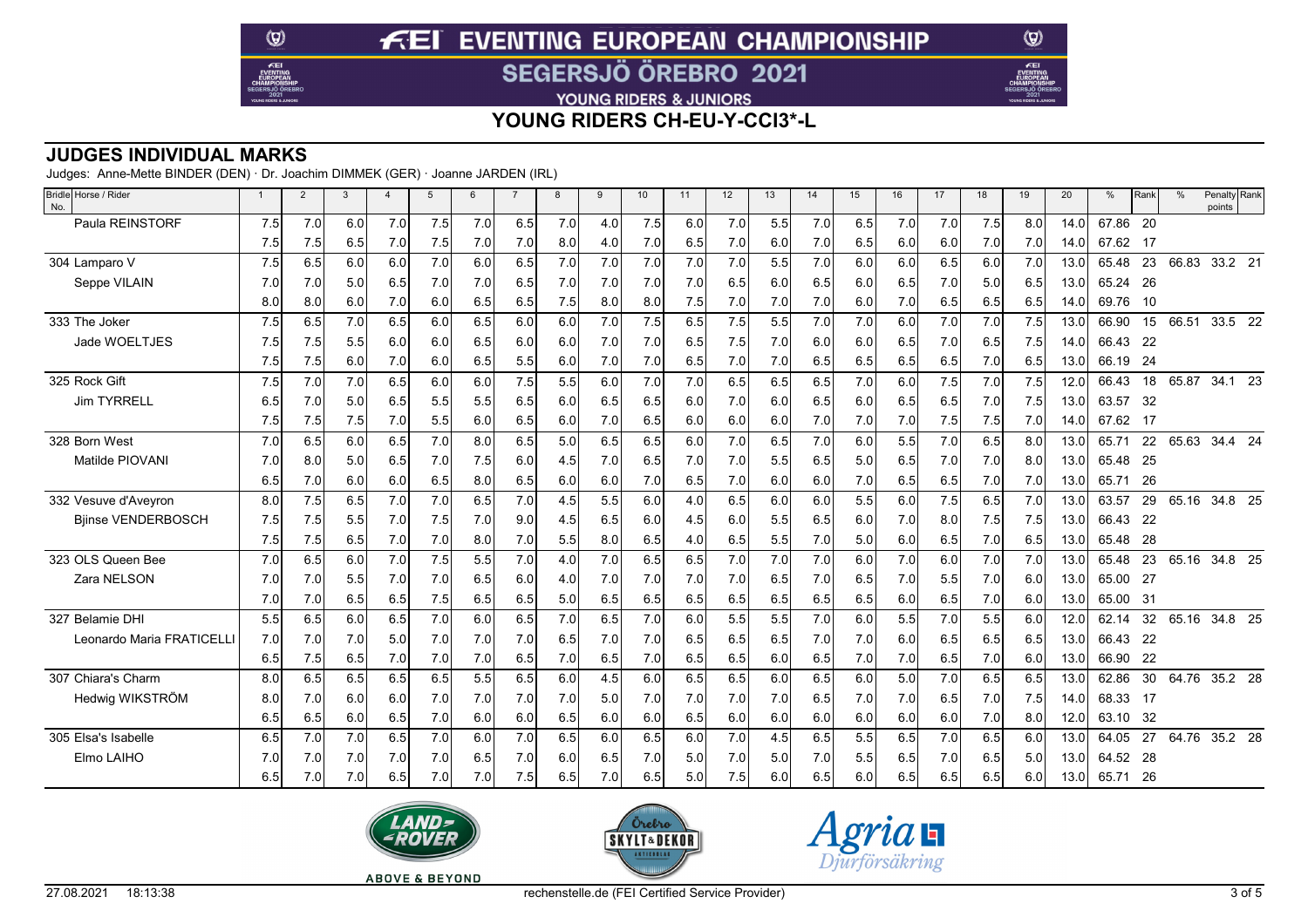### **FEI EVENTING EUROPEAN CHAMPIONSHIP SEGERSJÖ ÖREBRO 2021**

YOUNG RIDERS & JUNIORS

**YOUNG RIDERS CH-EU-Y-CCI3\*-L**

#### **JUDGES INDIVIDUAL MARKS**

Judges: Anne-Mette BINDER (DEN) · Dr. Joachim DIMMEK (GER) · Joanne JARDEN (IRL)

 $\circledcirc$ 

 $E$ EI

| Bridle Horse / Rider<br>No. | $\overline{1}$ | $\overline{2}$ | $\mathbf{3}$ | $\overline{4}$ | 5   | 6   | $\overline{7}$ | 8   | 9   | 10  | 11  | 12  | 13  | 14  | 15  | 16  | 17  | 18  | 19  | 20   | %        | Rank | $\frac{0}{0}$ | Penalty Rank<br>points    |  |
|-----------------------------|----------------|----------------|--------------|----------------|-----|-----|----------------|-----|-----|-----|-----|-----|-----|-----|-----|-----|-----|-----|-----|------|----------|------|---------------|---------------------------|--|
| 320 Cooley Bounce           | 7.0            | 6.5            | 6.5          | 6.5            | 6.0 | 5.5 | 7.0            | 6.0 | 6.0 | 6.0 | 6.0 | 5.5 | 6.0 | 6.5 | 6.5 | 5.5 | 7.0 | 6.0 | 6.0 | 12.0 | 60.95    | 35   | 64.21         | 35.8 30                   |  |
| <b>Alannah KELLY</b>        | 7.5            | 7.0            | 5.5          | 6.0            | 6.0 | 6.0 | 8.0            | 7.0 | 7.0 | 7.0 | 7.5 | 7.0 | 7.5 | 5.0 | 5.0 | 5.5 | 6.0 | 6.5 | 7.0 | 13.0 | 64.29    | -29  |               |                           |  |
|                             | 7.0            | 7.0            | 6.5          | 7.0            | 6.5 | 7.0 | 7.5            | 7.0 | 7.0 | 7.5 | 7.0 | 7.0 | 6.5 | 7.0 | 6.5 | 6.5 | 6.0 | 7.0 | 6.0 | 14.0 | 67.38    | -19  |               |                           |  |
| 340 Clearly A Cooley        | 6.0            | 5.5            | 5.5          | 6.0            | 7.0 | 6.0 | 6.0            | 7.0 | 5.5 | 6.5 | 6.0 | 7.0 | 5.0 | 6.5 | 5.5 | 6.0 | 6.0 | 7.0 | 6.5 | 12.0 | 61.19    | 34   | 63.81         | 36.2 31                   |  |
| Michelle DÜRST              | 6.5            | 6.5            | 5.5          | 5.5            | 6.0 | 6.5 | 6.0            | 6.5 | 6.5 | 6.5 | 6.5 | 7.0 | 6.0 | 6.5 | 6.5 | 7.0 | 7.0 | 6.5 | 7.0 | 13.0 | 64.29    | -29  |               |                           |  |
|                             | 6.5            | 6.5            | 6.0          | 6.5            | 6.0 | 7.0 | 7.0            | 7.0 | 6.5 | 7.0 | 6.0 | 7.0 | 6.0 | 7.0 | 6.5 | 6.5 | 6.0 | 7.0 | 6.5 | 14.0 | 65.95    | 25   |               |                           |  |
| 324 HSH Has It All          | 8.0            | 6.5            | 7.0          | 7.0            | 6.0 | 6.0 | 7.0            | 4.5 | 6.5 | 7.5 | 4.0 | 7.0 | 2.0 | 7.0 | 6.5 | 6.5 | 6.5 | 6.5 | 6.0 | 12.0 | 61.90    | 33   |               | 62.70 37.3 32             |  |
| <b>Heather O'CONNOR</b>     | 7.0            | 7.5            | 7.5          | 8.0            | 7.0 | 6.5 | 6.0            | 4.0 | 7.5 | 7.5 | 5.0 | 7.5 | 1.0 | 6.5 | 7.0 | 6.0 | 6.0 | 7.0 | 6.5 | 13.0 | 63.81    | -31  |               |                           |  |
|                             | 7.0            | 7.0            | 6.5          | 6.5            | 6.0 | 7.0 | 6.0            | 4.5 | 6.5 | 6.5 | 5.0 | 7.0 | 3.0 | 7.0 | 6.0 | 6.5 | 6.0 | 7.0 | 7.0 | 13.0 | 62.38    | - 34 |               |                           |  |
| 329 Dutchdaleo Z            | 7.0            | 6.5            | 7.0          | 6.0            | 5.5 | 6.0 | 6.0            | 6.0 | 7.0 | 7.5 | 6.0 | 8.0 | 6.5 | 7.0 | 6.0 | 7.0 | 6.0 | 7.0 | 6.0 | 13.0 | 65.24    | 26   | 62.70         | 37.3 32                   |  |
| Carolina SILVESTRI          | 8.0            | 6.5            | 7.5          | 6.5            | 5.0 | 5.5 | 6.0            | 4.0 | 6.5 | 7.0 | 6.0 | 7.0 | 5.0 | 6.5 | 5.5 | 6.5 | 6.0 | 5.0 | 6.0 | 13.0 | 61.43    | - 35 |               |                           |  |
|                             | 7.5            | 7.0            | 6.5          | 7.0            | 4.0 | 4.0 | 6.0            | 4.0 | 7.5 | 7.0 | 6.0 | 6.5 | 6.0 | 7.0 | 6.0 | 6.5 | 6.0 | 6.5 | 6.0 | 12.0 | 61.43    | 35   |               |                           |  |
| 336 Tamerlan                | 6.5            | 6.0            | 6.5          | 5.5            | 6.5 | 5.0 | 7.0            | 7.0 | 6.5 | 6.5 | 5.0 | 7.0 | 6.5 | 7.0 | 5.5 | 7.0 | 6.5 | 7.0 | 7.0 | 13.0 | 64.05    | 27   |               | 62.62 37.4 34             |  |
| Polina ROSHCHUPKINA         | 7.0            | 7.0            | 6.0          | 5.5            | 7.0 | 3.0 | 7.0            | 6.0 | 6.5 | 7.0 | 5.0 | 7.0 | 7.0 | 6.5 | 5.0 | 7.0 | 7.0 | 7.0 | 6.5 | 13.0 | 63.33 33 |      |               |                           |  |
|                             | 6.0            | 6.5            | 6.5          | 6.0            | 6.0 | 5.5 | 6.5            | 6.0 | 6.0 | 6.0 | 4.0 | 6.0 | 6.0 | 6.5 | 6.0 | 5.0 | 7.0 | 7.0 | 6.5 | 12.0 | 60.48    | 38   |               |                           |  |
| 335 Kharkov                 | 5.5            | 6.5            | 6.0          | 5.5            | 6.5 | 6.0 | 6.0            | 5.0 | 5.5 | 7.0 | 6.0 | 7.0 | 6.5 | 7.0 | 5.0 | 5.5 | 5.5 | 6.5 | 6.5 | 12.0 | 59.52    | 38   | 62.54         | 37.5 35                   |  |
| Elizaveta ELISEEVA          | 7.0            | 7.0            | 5.0          | 5.5            | 7.0 | 6.0 | 7.0            | 6.5 | 6.5 | 7.0 | 7.0 | 7.0 | 4.0 | 7.0 | 5.0 | 6.5 | 6.0 | 7.0 | 7.0 | 13.0 | 62.86    | -34  |               |                           |  |
|                             | 7.0            | 6.5            | 6.5          | 6.0            | 6.5 | 6.5 | 6.0            | 6.0 | 6.5 | 7.0 | 7.0 | 7.0 | 6.5 | 7.0 | 6.5 | 6.0 | 6.0 | 7.0 | 7.5 | 14.0 | 65.24 30 |      |               |                           |  |
| 330 Smokie                  | 7.0            | 7.0            | 6.0          | 7.0            | 6.0 | 6.0 | 5.5            | 6.5 | 6.0 | 7.0 | 6.5 | 6.0 | 6.5 | 7.0 | 4.5 | 6.0 | 6.5 | 7.0 | 7.0 | 12.0 | 62.38    | 31   | 61.83         | $38.2\quad \overline{36}$ |  |
| Beau POSTHUMUS              | 6.5            | 7.0            | 6.5          | 5.5            | 6.0 | 5.0 | 6.0            | 6.0 | 6.0 | 6.5 | 6.5 | 7.0 | 6.0 | 7.0 | 4.0 | 6.0 | 5.5 | 6.5 | 6.5 | 13.0 | 60.48    | - 36 |               |                           |  |
|                             | 7.0            | 7.0            | 6.5          | 6.0            | 6.5 | 5.5 | 6.0            | 6.0 | 6.0 | 6.5 | 6.0 | 6.0 | 6.0 | 7.0 | 6.5 | 6.0 | 6.5 | 7.0 | 6.5 | 13.0 | 62.62    | -33  |               |                           |  |
| 321 Tullibards Now Or Never | 6.5            | 6.0            | 6.0          | 6.0            | 6.5 | 4.0 | 7.0            | 6.0 | 6.5 | 6.0 | 6.0 | 7.0 | 5.0 | 6.0 | 5.0 | 4.5 | 6.5 | 6.5 | 6.5 | 12.0 | 59.76    | 36   | 60.00         | 40.0 37                   |  |
| <b>Brian KUEHNLE</b>        | 7.0            | 6.5            | 7.0          | 7.0            | 6.5 | 4.0 | 6.0            | 5.5 | 6.5 | 6.5 | 5.0 | 6.5 | 4.5 | 5.0 | 5.0 | 5.0 | 7.0 | 6.0 | 6.5 | 12.0 | 59.52 37 |      |               |                           |  |
|                             | 6.5            | 6.5            | 6.5          | 6.5            | 6.0 | 5.0 | 6.5            | 5.5 | 6.5 | 6.5 | 5.5 | 6.0 | 5.0 | 6.0 | 6.0 | 5.5 | 6.5 | 7.0 | 6.0 | 12.0 | 60.71    | 36   |               |                           |  |
| 337 Lavendel                | 7.0            | 6.5            | 7.0          | 5.5            | 7.5 | 2.0 | 7.0            | 6.0 | 6.5 | 6.5 | 6.5 | 6.0 | 6.5 | 7.0 | 5.5 | 6.0 | 6.5 | 7.0 | 7.0 | 12.0 | 59.76    | 36   |               | 58.33 41.7 38             |  |
| <b>Alice ANDERSEN</b>       | 7.5            | 7.0            | 6.0          | 5.0            | 6.0 | 1.0 | 7.0            | 6.0 | 6.0 | 6.0 | 6.0 | 7.0 | 5.5 | 6.0 | 5.0 | 6.0 | 6.0 | 6.5 | 6.0 | 10.0 | 55.00    | 39   |               |                           |  |
|                             | 7.5            | 7.0            | 7.0          | 6.0            | 6.5 | 3.0 | 6.0            | 6.0 | 7.0 | 6.0 | 6.0 | 6.0 | 6.0 | 7.0 | 6.0 | 6.5 | 7.0 | 7.0 | 6.0 | 13.0 | 60.24    | 39   |               |                           |  |
| 339 Flight Show             | 6.0            | 6.0            | 6.0          | 5.0            | 6.5 | 6.0 | 5.5            | 4.0 | 5.5 | 6.0 | 4.5 | 6.0 | 4.5 | 5.5 | 5.0 | 6.5 | 6.5 | 7.0 | 7.0 | 11.0 | 57.14    | 40   | 57.70         | 42.3 39                   |  |
| Ladina AMMANN               | 6.0            | 6.5            | 5.5          | 4.5            | 6.0 | 5.5 | 5.5            | 5.5 | 6.0 | 6.0 | 4.0 | 6.5 | 4.0 | 5.0 | 4.0 | 6.0 | 6.0 | 6.0 | 5.5 | 12.0 | 55.24 38 |      |               |                           |  |







 $\circledcirc$ 

Æ